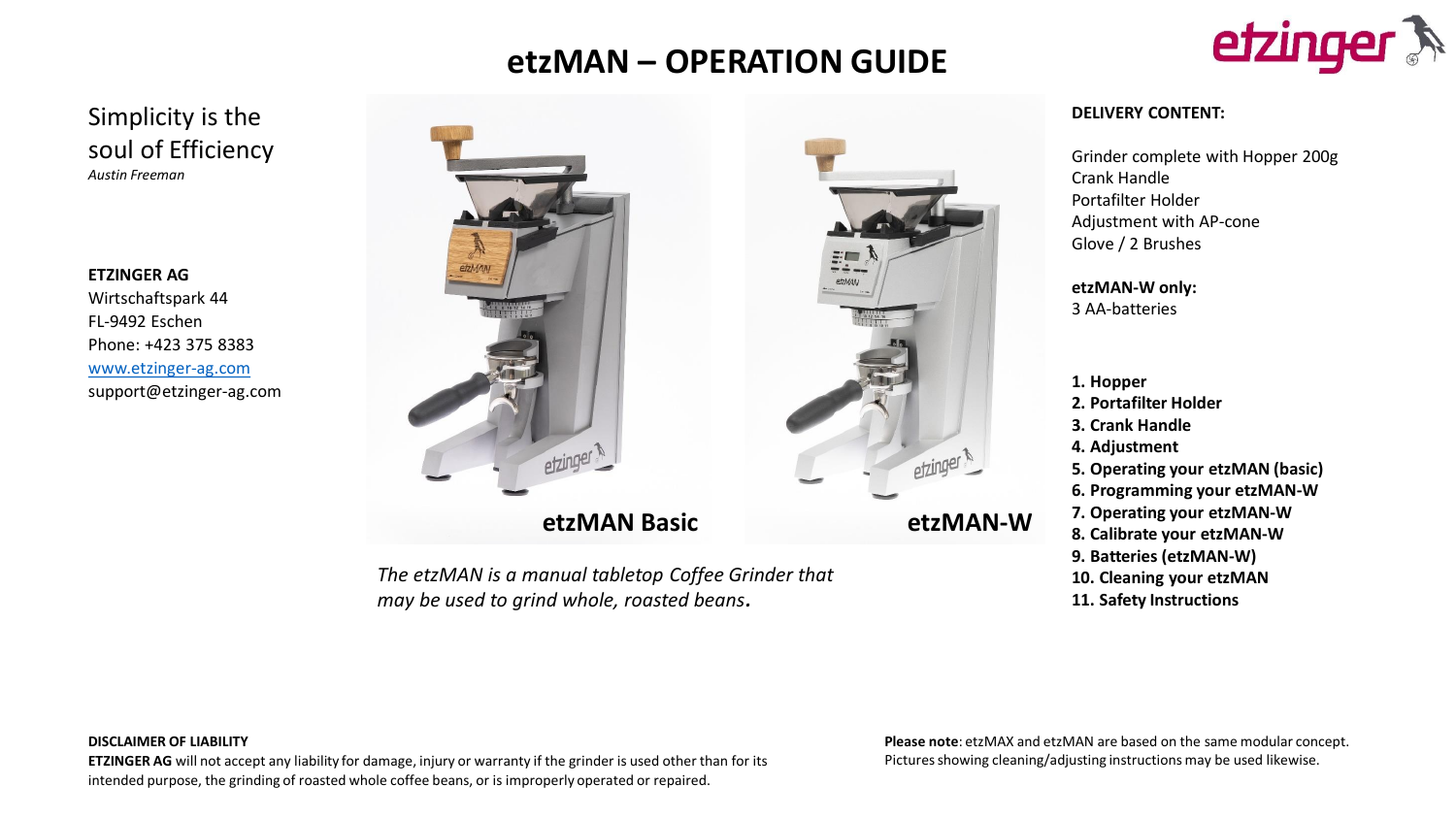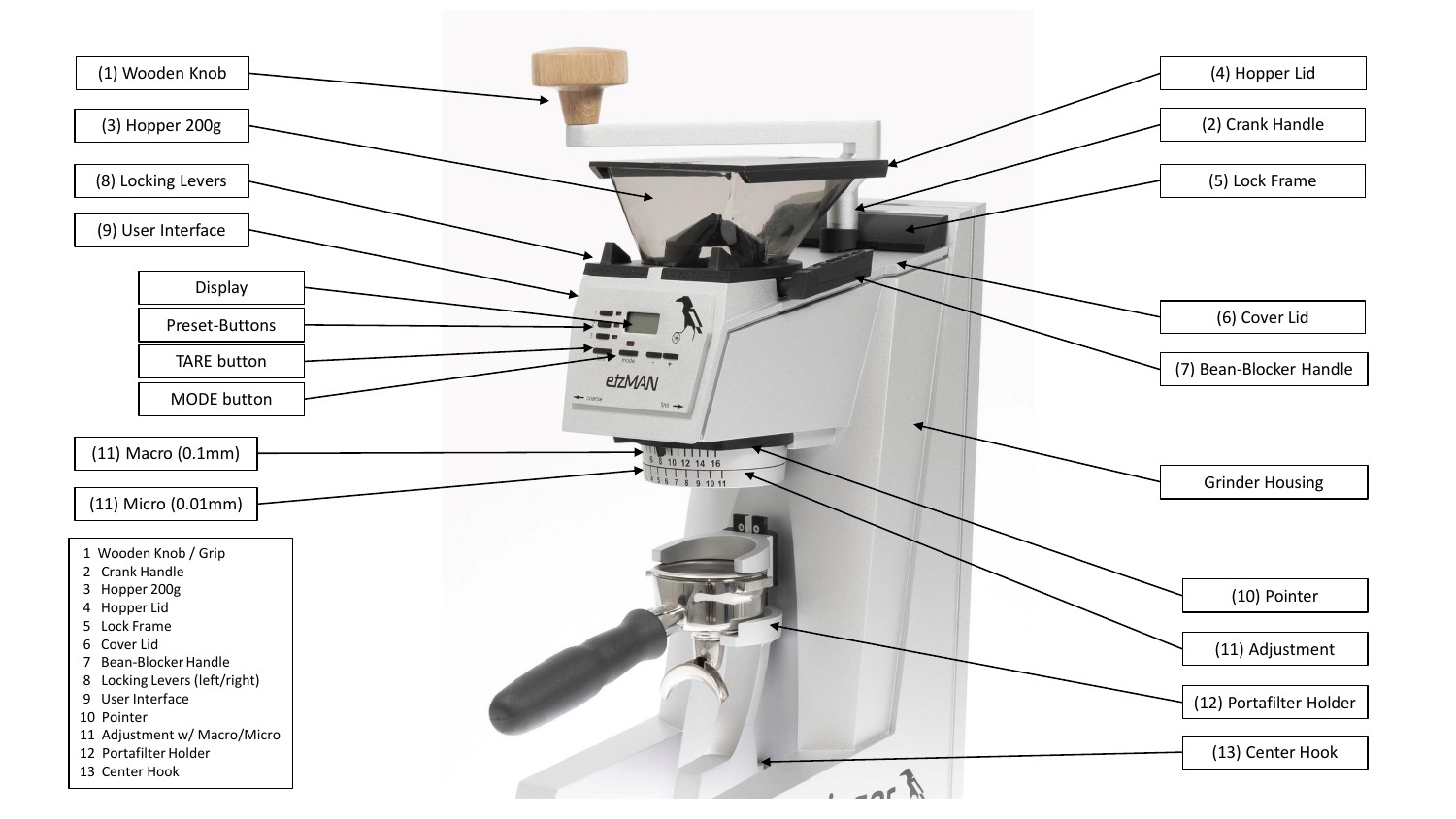# **GETTING STARTED**

Carefully unpack grinder and verify delivery contents according to attached list. Clean all loose parts with a soft damp cloth and allow to dry completely before use.

#### **1. HOPPER**

#### **INSTALLING BEAN HOPPER (3) / SINGLE DOSING CAP**

Fig. 2



- Push both locking levers (8) rearwards (arrow direction OPEN, Fig. 1).
- Position hopper (bean-blocker handle (7) to the right) at intended opening.
- Close locking levers and rotate bean-blocker by 180° into OPEN-position (Fig. 2).
- Fill in the beans and close lid (4).

#### **NOTE**:

To easily fill in beans (without having to pull off the crank handle), just flip around the lid (4) and slide it onto the hopper from the front.

**NOTE:** Hopper should be cleaned daily as coffee oil residues can have a negative effect on the taste of your coffee. Once empty and removed (acc. to our instructions), hopper and lid may be washed in warm soapy water. Rinse and dry thoroughly.

# **REMOVING BEAN HOPPER (3) / SINGLE DOSING CAP**

Close bean-blocker handle by turning it to the front. Open locking levers. Lift off hopper and place it on its lid.

# **2. PORTAFILTER HOLDER (12) - Espresso) / PLATFORM (Filter)**

Use your index finger to press against the rear part part of the upper holding arm (Fig. 3/4) while sliding the arm in position with your thumb – up/down (Fig. 5).



Once adjusted, insert the portafilter holder / platform (Fig. 7) onto the center hook (13) and **slide it rearwards as far as it will go** (Fig. 6).

# Fig. 7

# **3. INSTALLING CRANK (2)**

Position and insert crank at respective outlet. Ensure for it to be locked into place.

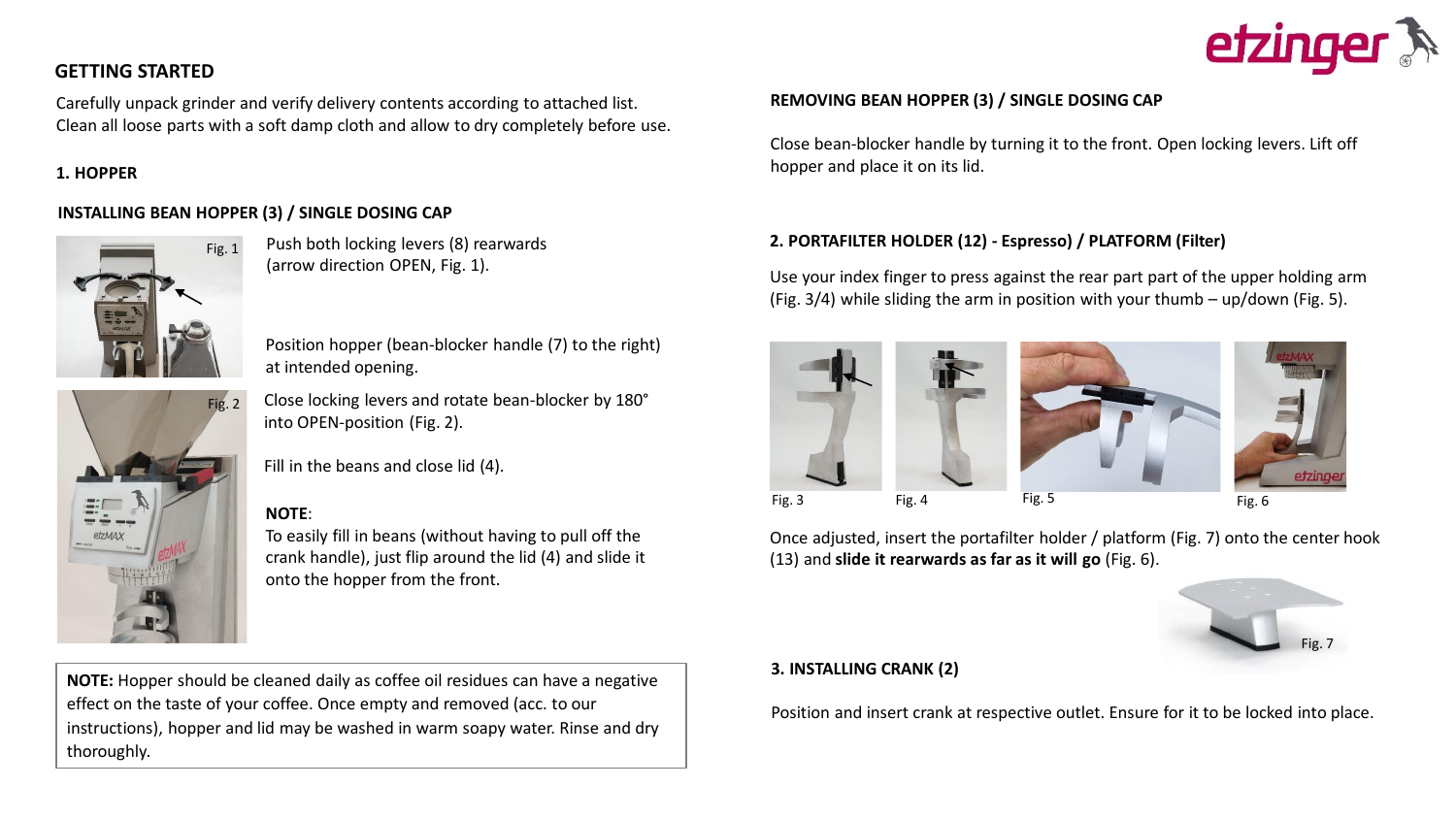

# **4. ADJUSTMENT (11)**

The Adjustment (Fig. 8) consists of a stepped macro adjust and a stepless micro adjust.

**Recommended settings** (final setting depends on roast&brand; coarser settings for lighter roasts)

**Ristretto / Espresso / Longhi** Macro 4-8 / 6-10 / 8-12 Micro 1



**The macro adjust** includes 16 steps (à 0.1mm).

To move from **coarse (16)** to **fine (1)**, turn the macro- (top) ring to the right (Direction FINE).

To move from fine to coarse, turn the macro ring to the left (Direction COARSE).

The pointer (10) indicates your macro-setting. **The micro adjust** (bottom ring) ranges from coarse (11) to fine (1) steplessly (0.01mm) and allows for even more precise grind settings **(Click 1 on macro ring serves as reference point for the micro ring).** 

#### **5. USING / OPERATE your etzMAN (basic)**

Before using your etzMAN, make sure for the Bean-Blocker-Handle to be in OPEN position (if operated with Hopper).

Insert Portafilter and start rotating the handle.

Use the enclosed cloth/glove (Delivery Content) to protect the grinders´ surface when grinding and for a more comfortable grip.

Use AP-cone for traditional roasts or Pour Over, use ETZI-cone for lighter roasts.

#### **6. PROGRAMMING your etzMAN-W**

The etzMAN User Interface (9) is equipped with three programmable buttons labeled 1, 2 and 3 (Fig. 9). These buttons adjust the grind weight in grams but not the grind setting (Coarse/Fine).



To change the setting, proceed as follows:

1. Select a **Preset** button (1, 2, 3) 2. Press **+ or –** to program the weight (in grams)

3. Once the desired weight setting in grams is reached, press and hold the selected button for **3 seconds**. The display will flash to confirm the setting and you will hear a confirmation sound. Repeat steps 1-3 to program the other buttons.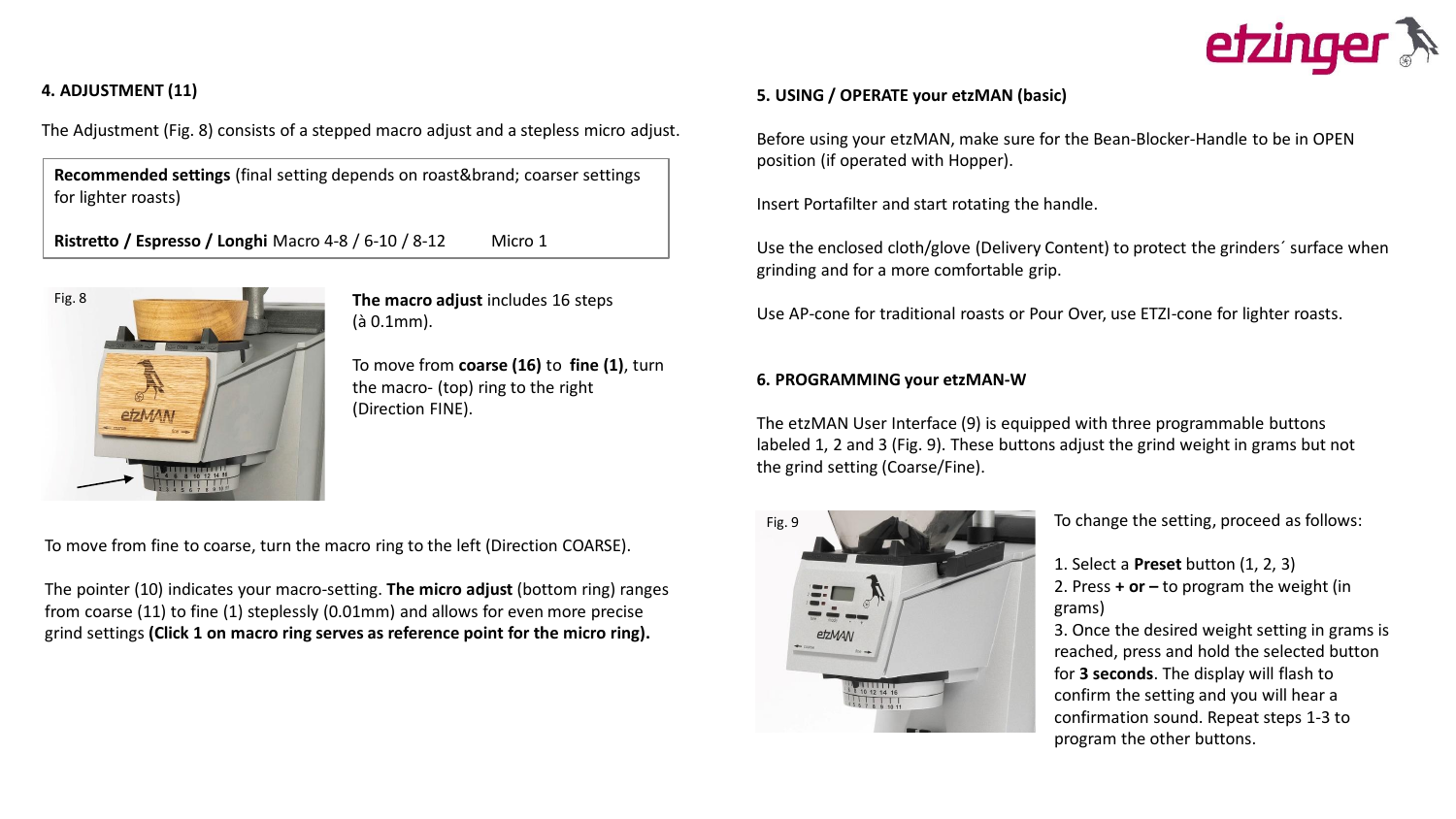#### **7. USING / OPERATE your etzMAN-W**

Before using your etzMAN, make sure for the Bean-Blocker-Handle (7) to be in OPEN position (if operated with Hopper).

**Press MODE** to wake up grinder followed by the desired **Preset-button** (1, 2, 3). Display will show the programmed weight in grams. **Press TARE** and insert portafilter. Before starting to grind, **press MODE once more**. Turn the crank counter-clockwise and hold on to the upper backside of the grinder to ensure stability. While grinding, the display will show the corresponding weight in grams. When drawing closer to the target weight, an acoustic alert will be heard. Once the target weight is reached, the sound will be nonstop.

Use the enclosed cloth/glove (Delivery Content) to protect the grinders´ surface when grinding and for a more comfortable grip.

Use AP-cone for traditional roasts or Pour Over, use ETZI-cone for lighter roasts.

#### **8. CALIBRATE your etzMAN-W**

After moving it or in case of inconsistencies, we recommend to recalibrate your etzMAN-W as follows (weight is not part of the delivery content):

Take off Hopper and Portafilter Holder as described, then press MODE to wake up Grinder. **Turn Adjustment to the left** (clockwise, vs COARSE) beyond Click 16 until Display turns itself off, then move it back to 16. **Press 1 and MODE** simultaneously until the screen turns on**, keep on pressing 1** only until CAL appears.

Place 500g Calibration Weight onto the center hook, then press MODE for at least 3 seconds before letting go (500 will blink and then show End, followed by your setting). Remove weight, press MODE and reposition weight on center hook to confirm weight (500g). Press TARE to return to normal mode.



#### **9. BATTERY – Replacing the battery on the etzMAN-W**

For operation, the User Interface requires 3 AA-batteries that need to be replaced when reaching the end of their life-span.

Turn Bean-blocker Handle in closed position, open Locking Levers (8) – left and right - and remove Hopper. Remove Crank Handle by pulling it off.



Remove Pointer (10) by undoing the screws on its left/right side (Fig. 10, Torx 25). Remove Lock Frame (5) by slightly lifting and pressing upwards. Use Torx 10 to release both screws beneath. Open Cover Lid (6), Fig. 11, the Battery Case is positioned on its back side (Fig. 12).

Fig. 10

Take off Phillips-screw and open case cover. Replace batteries (3AA – Fig. 13) and reassemble in reverse order.

Observe regulations in respective countries when disposing off used batteries.